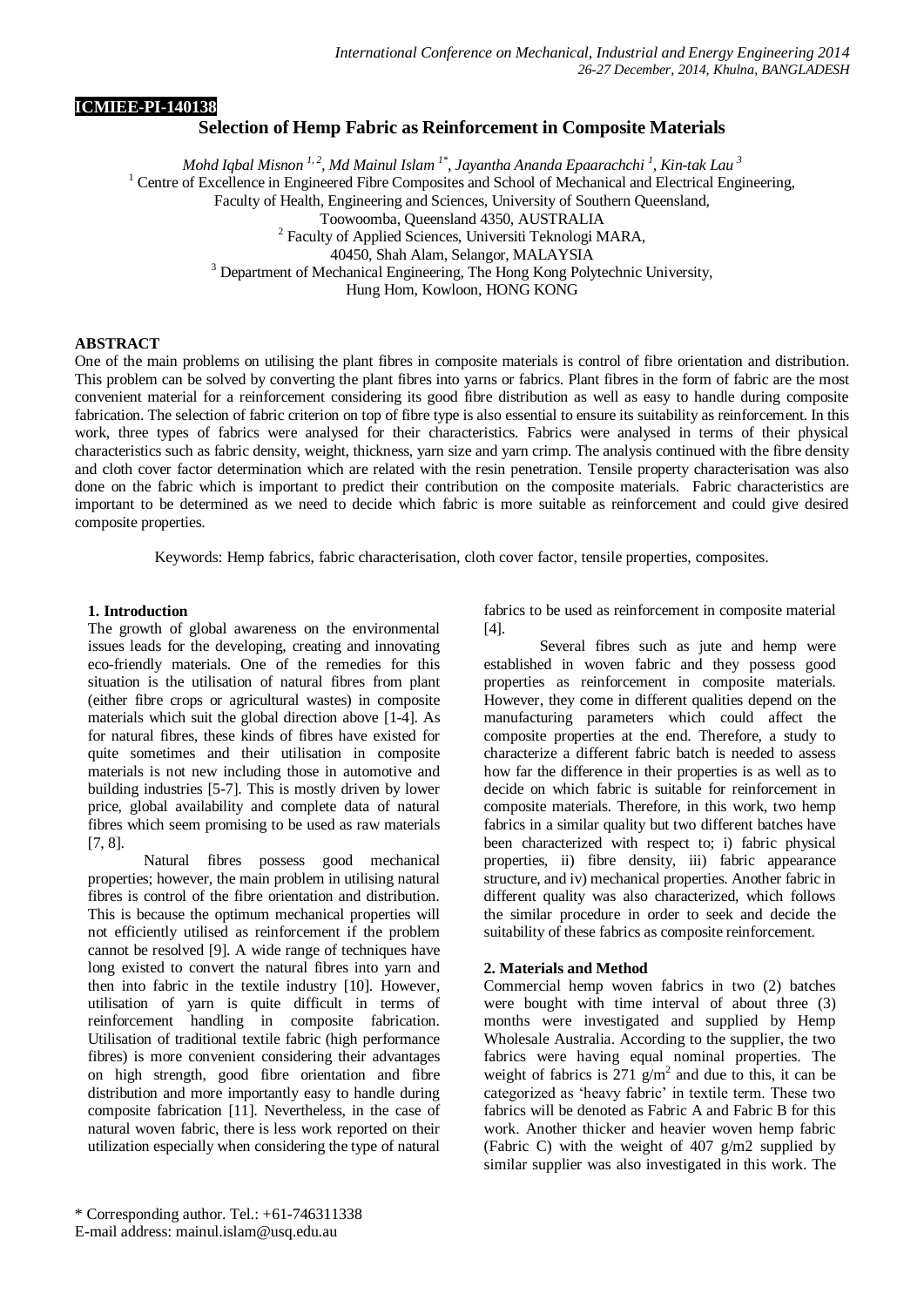fabrics were produced by 100 % yarn hemp in both warp and weft. These yarns were then converted into fabric via weaving processes and the fabrics were woven by employing plain weave (taffeta) structure.

### 2.1 Fabric Characterisation

All fabric characterisations have been done employing several textile materials standard methods. These standard methods (Table 1) are commonly used in textile industry for characterization as well as product quality determination purposes.

**Table 1** List of standard methods for fabric properties determination.

| Properties            | Testing                | Standard          |
|-----------------------|------------------------|-------------------|
|                       |                        | Method            |
| <b>Fabric Density</b> | Warp (end) and filling | <b>ASTM</b>       |
|                       | (pick) count of woven  | D3775             |
|                       | fabrics                |                   |
| Fabric Weight         | Mass per unit area     | <b>ASTM</b>       |
|                       | (weight) of fabric     | D3776             |
| Fabric                | Thickness of Textile   | <b>ASTM</b>       |
| <b>Thickness</b>      | Materials              | D1777             |
| Yarn Size             | Yarn number (linear)   | <b>ASTM</b>       |
|                       | density)               | D <sub>1907</sub> |
| Yarn Crimp            | Yarn crimp and yarn    | <b>ASTM</b>       |
|                       | take-up in woven       | D3883             |
|                       | fabrics                |                   |

#### 2.2 Fibre Density

The density of the hemp fibres was determined by Multipycnometer MVP D160E using Helium gas as a displacement medium. The data reported are the average and standard deviation of 3 measurements.

### 2.3 Moisture Content

Moisture content of the fabric was determined by using Sartorius Moisture Analyser MA100/MA50. This instrument will heat up the sample up to 105 °C.

### 2.4 Tensile Properties

Tensile properties (ASTM D 5034) of hemp fabrics were characterized using universal testing machine MTS Alliance RT/10. Tensile tests were performed using a gauge length of 75 mm and a cross-head speed 2 mm/min. The cross-sectional area used to convert load into stress was calculated from the test specimen width and the thickness of fabric obtained from the fabric characterization [\[12,](#page-4-8) [13\]](#page-4-9). The initial response of the curve was nonlinear but then the slope increased slowly until finally becoming linear. Tensile moduli of the fabric were determined from the linear part of the curves.

### **3. Results and Discussion**

#### 3.1 Physical Properties of Hemp Fabric

Table 2 presents the determined physical properties of hemp fabrics. When observing all the fabrics, no defect was found along the fabric length for at least 5 meters. Therefore, it can be concluded all fabrics were manufactured in good loom (most probably shuttleless loom) and they are good-quality fabrics.

|         | Table 2 Physical properties results of woven hemp |  |  |
|---------|---------------------------------------------------|--|--|
| fabric. |                                                   |  |  |

|                        |      | Fabric  | Fabric  | Fabric  |
|------------------------|------|---------|---------|---------|
| Fabric Types           |      | A       | В       | C       |
| <b>Weave Structure</b> |      | Plain   | Plain   | Plain   |
| Fabric<br>Density      | Warp | 25      | 25      | 34      |
| (per 2cm)              |      |         |         |         |
|                        | Weft | 23      | 23      | 26      |
| Fabric Weight          |      |         |         |         |
| (Reading) $(g/m^2)$    |      | 231.410 | 228.520 | 410.720 |
| Thickness (mm)         |      | 0.41    | 0.41    | 0.71    |
| Yarn Size<br>(Tex)     | Warp | 89.661  | 90.459  | 106.717 |
|                        | Weft | 92.896  | 92.970  | 123.600 |
| Yarn Crimp             | Warp | 5.4     | 6.0     | 27.4    |
| (% )                   | Weft | 9.3     | 9.3     | 3.6     |

According to Table 2, fabric density for Fabric A and B was determined similar but lower in comparison with Fabric C indicates that Fabric C is more compact than Fabric A and B. In terms of fabric weight, Fabric A was found a slightly heavier than Fabric B and yet their weight was at least 17 % lesser than the specification given by the supplier  $(271 \text{ g/m}^2)$ . In comparison with Fabric C, they are recorded at least 77 % lower than Fabric A and B. All the weights reflected their measured thicknesses which were 0.41 mm for Fabric A and B and 0.71 mm for Fabric C. In terms of yarn size, the weft yarn for Fabric A and B were recorded similar which was 93 tex, yet their warps' sizes were recorded a little different which were 89.661 and 90.459 tex respectively. The sizes of warp and weft for Fabric C were determined even higher by at least 24 % than other two fabrics and this is the reason why it is heavier.

It is well known that yarn crimp in a woven fabric is an important parameter that affects most of its physical properties and that include the thickness and the weight of fabric [\[14\]](#page-4-10). Based on the results in Table 2, both fabrics have relatively similar warp and weft crimp percentage which is 5.4 and 9.3 % respectively. The slight different warp between fabric A and B was normally due to the different 'picking stroke' action in loom machine during fabric manufacturing. More importantly is the yarn crimp for Fabric C, which was measured to have very significant difference with other two fabrics for at least 78 % in warp and 158 % for weft yarns. This will relatively give a significant different between Fabric C and other two fabric in their mechanical properties responses.

### 3.2 Density of Fibre

The density of fibre for Fabric A and B determined by pycnometry are presented in Table 3. The results show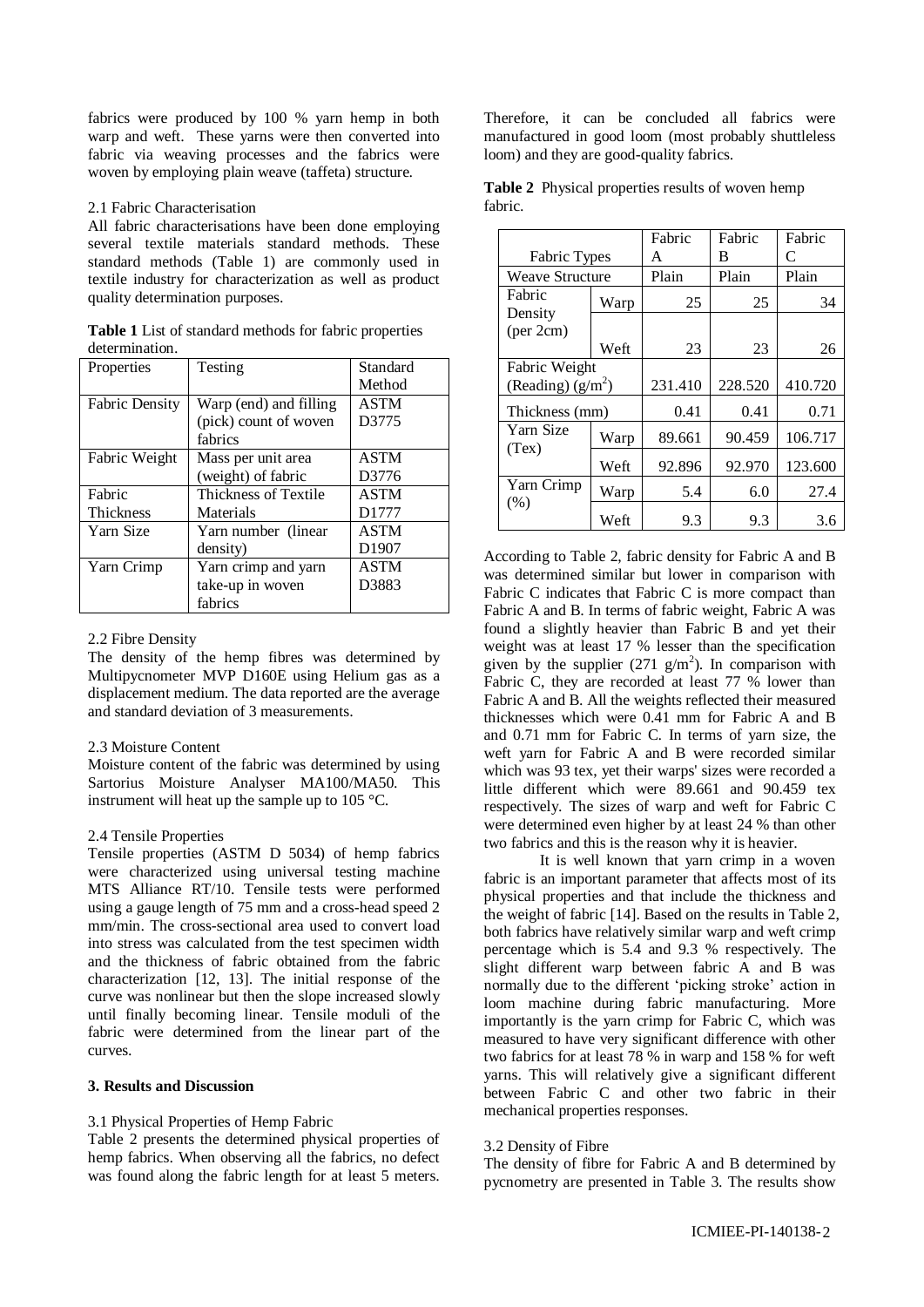that for each series of measurements, the fibre density is higher for Fabric A than Fabric B with overall means of 1.512 and 1.473  $g/cm<sup>3</sup>$  respectively. The determined density of the hemp fabric fibres is comparable and within the typically reported densities of hemp fibres varying between 1.4 and 1.5  $g/cm^3$  [\[4,](#page-4-7) [15\]](#page-4-11). Fibre density of Fabric C was determined a little higher than other two fabrics which is  $1.526$  g/cm<sup>3</sup>.

Normally, the bulkiness of natural fibre makes it quite difficult to compress. Even with a good spinner and loom, the pressure given is unable to compact the fibre to make the density lower than 1.4  $g/cm^3$ , due to fibre irregularities along the fibre length. The irregularities create higher cavities on the yarn as compared to the synthetic fibres [\[16\]](#page-4-12). In the case of hemp fabrics, Fabric C was determined to have higher fabric density in its both warp and weft direction as compared to Fabrics A and B (refer Table 2). The higher warp and weft that accommodate in fabric make the fabric more compact thus affects the fibre density of the fabric [\[17\]](#page-4-13). This is main the reason of the slight higher fibre density of Fabric C in comparison with other two fabrics.

**Table 3** Density of fibre  $(g/cm<sup>3</sup>)$  of the Fabrics A and B determined by 3 series of measurements.

| Fabric       | Series of measurement |      |       |         |       |
|--------------|-----------------------|------|-------|---------|-------|
| <b>Types</b> |                       | Н    | Ш     | Average | Stdv. |
| Fabric       |                       | 1.49 |       |         | 0.01  |
|              | 1.528                 | 9    | 1.510 | 1.512   |       |
| Fabric       |                       | 1.47 |       |         | 0.00  |
| В            | 1.481                 | 2    | 1.466 | 1.473   |       |
| Fabric       |                       | 1.53 |       |         | 0.00  |
| C            | 1.518                 |      | 1.530 | 1.526   |       |

## 3.3 Fabric Appearance Structure

Fig. 1 shows the appearance structure of woven hemp fabrics. It was observed that all the fabrics were woven with the plain/taffeta weave structure. This is the most basic woven structure other than twill and satin and is usually utilised for technical purposes [\[18\]](#page-4-14).

Yarns for all fabrics were observed to vary in cross-sectional dimensions, especially for Fabrics A and B. It can be shown in Fig. 1 that lots of thick and thin yarns found to be running in the warp and weft directions. The yarns' size determined for both fabrics are just the average values (refer Table 2). Since the fabrics used are made of natural fibres, this kind of irregularities and inconsistencies with the yarn were expected to happen [\[4\]](#page-4-7). The yarns for both fabrics were observed to have twists with a right-handed angle to the yarn axis (Z-twist). Yarns in Fabric C are also varied in cross-sectional; however, since it is more compact than other two fabrics, the variation was less appeared and a bit difficult to be seen. The weft yarn for this fabric was spun in Z-twist whilst the warp yarn was two pliedyarns in S-twist, and each ply yarn was spun in Z-twist. This twist value is received as specified by the supplier.

More importantly, the properties related to the fabric appearance should be emphasized.



Fig. 1 The structure of woven hemp fabrics, (a) Fabric A and B, (b) Fabric C.

Fabric cover factor indicated the extent to which the area is covered by one set of yarns. For composite fabrication, this characteristic can tell how well the resin could penetrate into the fabric system. In order to determine the total fabric cover factor, a modified equation introduced by [Chen and Leaf \[19\]](#page-4-15) was used and the K-value is the ratio on how big the area is covered by the yarns.

**Table 4** Result of cover factor for both fabric used in this work.

| Fabric<br><b>Types</b> | Fractional yarn | <b>Total Fabric</b> |       |
|------------------------|-----------------|---------------------|-------|
|                        | cover           | Cover               |       |
|                        | Warp C1         | Weft C <sub>2</sub> | K     |
| Fabric A               | 0.435           | 0.406               | 0.664 |
| Fabric B               | 0.433           | 0.405               | 0.663 |
| Fabric C               | 0.642           | 0.529               | 0.832 |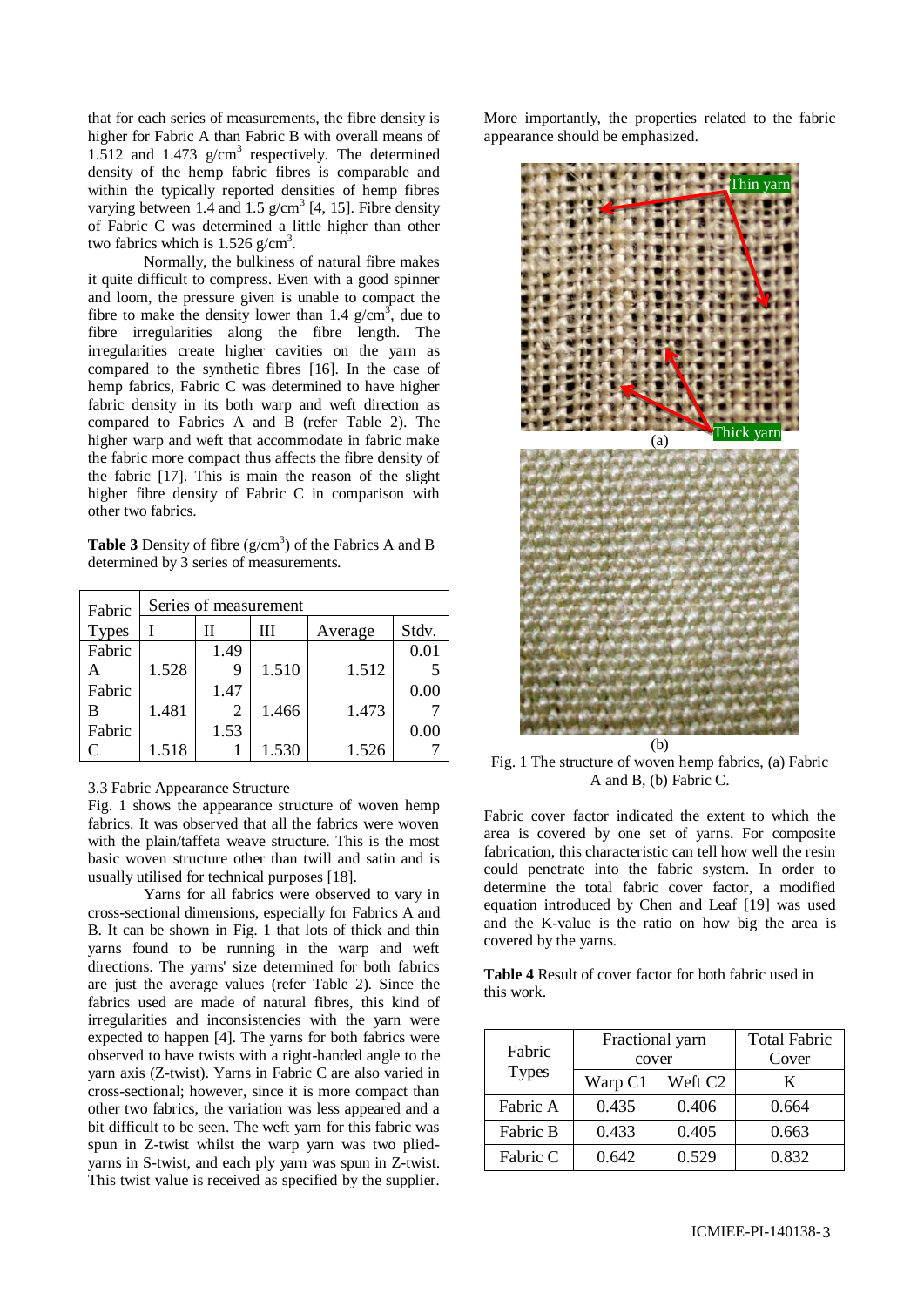The results tabulated in Table 4 clearly show that 66 % (0.66) of the fabric sheets are therefore covered by yarn for Fabrics A and B. From the textile point of view, these fabrics share identical cover factor quality and can be used in a similar batch of textile product for certain application. The total cover factor for Fabric C was determined higher than other two fabrics with 83 % of the yarn cover the fabric sheet and this is consistent with the fabric density it possesses (refer Table 2). From the K-values, it can be inferred that Fabrics A and B would have better resin penetration than Fabric C thus better adhesion is expected from these fabrics.

### 3.4 Mechanical Properties

Typical stress-strain curve of all woven hemp fabrics is shown in Fig. 2. In the initial phase, the curve rose with a low slope due to decrimping and crimp interchange. The decrimping and crimp interchange is internal interaction (crossover between warp and weft yarns) of a fabric that results to the initial curve. Second phase is shown in which the stress-strain curve increased sharply. From here, the yarns appear to become less flattened due to the consolidation into more circular cross-section. As the pressure builds up for the yarn in the direction of force, yarn extension now only accounts for a small portion as compared to the extension of yarn in the first phase. This situation continuously happens until it reaches the peak and then breaks.



 **Fig. 2** Typical stress-strain response for all woven hemp fabrics used in this work.







**Fig. 3** Typical fabric fracture after subjected to tensile force for; (a) Fabric A and B, (b) Fabric C.

Fig. 3 shows magnified yarn fractures area on the fabrics. It was observed that the fractures were happened mainly at the area which has many thin yarns. There were many pulled-out fibres found at the fractured yarns which suggesting that the fibres were resisting the tensile force acting on them.

**Table 5** Summary of average tensile properties for woven hemp fabrics.

|              |      | Peak          | Tensile      |               | Tensile       |
|--------------|------|---------------|--------------|---------------|---------------|
|              |      | Load          | Strength     | Tensile       | Modulus       |
| Fabric Types |      | (N)           | (MPa)        | Strain        | (GPa)         |
|              |      | 442.1         | 23.392       | 0.074         | 0.540         |
|              | Warp | $(\pm 29)$    | $(\pm 1.52)$ | $(\pm 0.004)$ | $(\pm 0.023)$ |
| Fabric       |      | 497.5         | 26.304       | 0.121         | 0.511         |
| A            | Weft | $(\pm 56)$    | $(\pm 2.99)$ | $(\pm 0.008)$ | $(\pm 0.032)$ |
|              |      | 415.30        | 21.975       | 0.093         | 0.530         |
|              | Warp | $\pm 21$      | $(\pm 1.11)$ | $(\pm 0.026)$ | $(\pm 0.041)$ |
| Fabric       |      | 469.3         | 24.833       | 0.112         | 0.493         |
| B            | Weft | $(\pm 38)$    | $(\pm 1.99)$ | $(\pm 0.006)$ | $(\pm 0.044)$ |
|              |      | 1289.3        | 33.777       | 0.353         | 0.175         |
|              | Warp | $(\pm 17.55)$ | $(\pm 3.85)$ | $(\pm 0.036)$ | $(\pm 0.019)$ |
| Fabric       |      | 1249.3        | 34.58        | 0.065         | 0.642         |
|              | Weft | $(\pm 123)$   | $(\pm 3.41)$ | $(\pm 0.009)$ | $(\pm 0.029)$ |

\*Figures in parentheses represent standard deviations

The results of tensile properties for both woven hemp fabric are shown in Table 7. The figures in the table are the average  $\pm$  standard deviation for at least 9 specimens. Overall, it can be said that the tensile strength of Fabric A is higher than Fabric B. In warp direction, tensile strength of Fabric B was recorded 6 % lesser than Fabric A while the weft direction specimen with the tensile strength of Fabric B was determined 6.4 % lower than Fabric A. Tensile strength of Fabric C was determined at least 21 % higher than Fabric A and B due to higher fibre content (fabric weight) in the fabric. The lowest tensile modulus of all the hemp woven fabric was Fabric C in the warp direction which was determined as 0.175 GPa and this most probably due to